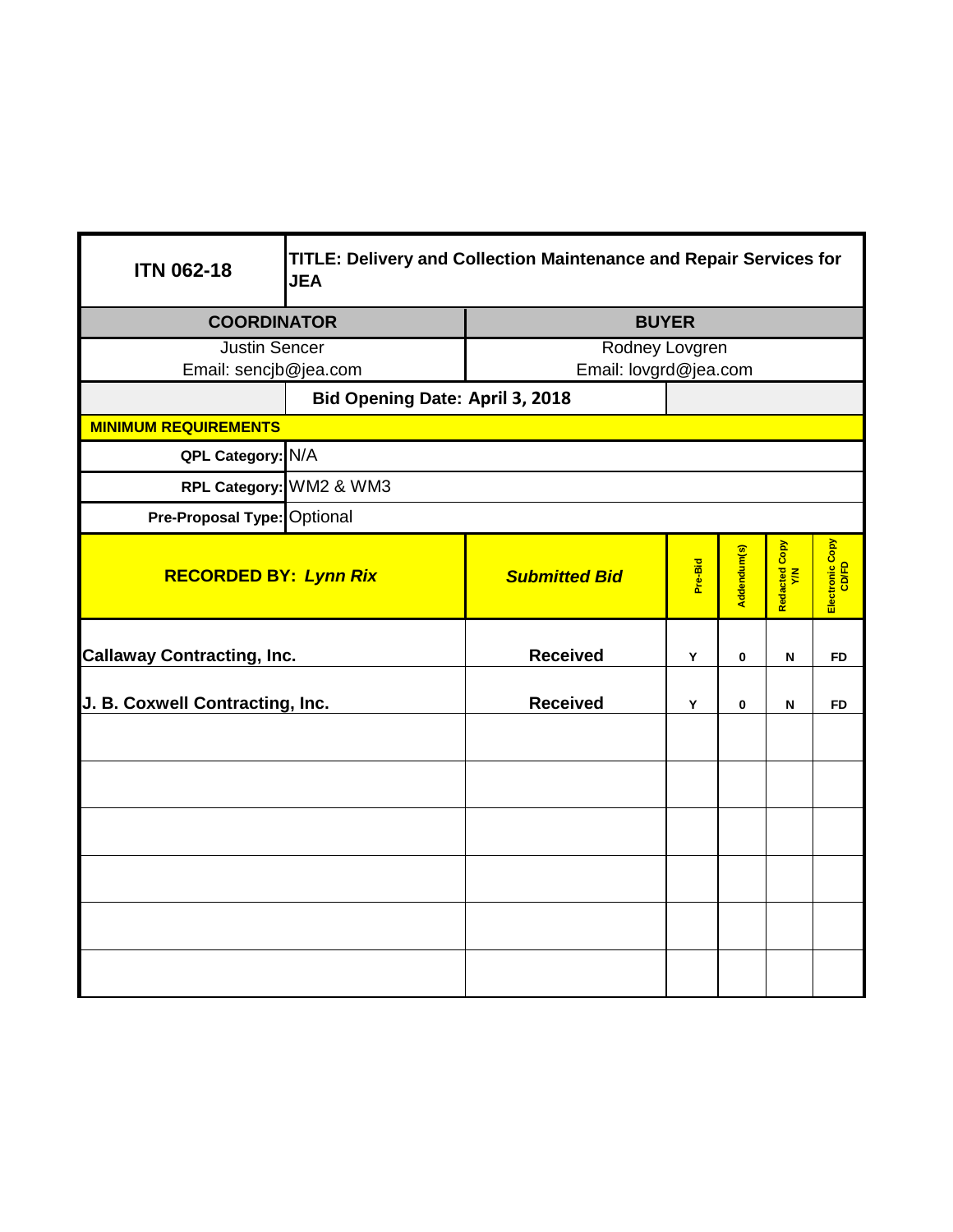| <b>ITN: 073-18</b>                               | TITLE: Residuals Hauling and Disposal Services for JEA |                       |         |                |                      |                          |  |
|--------------------------------------------------|--------------------------------------------------------|-----------------------|---------|----------------|----------------------|--------------------------|--|
| <b>COORDINATOR</b>                               |                                                        | <b>BUYER</b>          |         |                |                      |                          |  |
| John Sgambettera                                 |                                                        | Rodney Lovgren        |         |                |                      |                          |  |
| Email: sgamjj@jea.com                            |                                                        | Email: lovgrd@jea.com |         |                |                      |                          |  |
|                                                  | Bid Opening Date: April 3, 2018                        |                       |         |                |                      |                          |  |
| <b>MINIMUM REQUIREMENTS</b><br>QPL Category: N/A |                                                        |                       |         |                |                      |                          |  |
|                                                  |                                                        |                       |         |                |                      |                          |  |
|                                                  | RPL Category: N/A                                      |                       |         |                |                      |                          |  |
| Pre-Proposal Type: Optional                      |                                                        |                       |         |                |                      |                          |  |
| <b>RECORDED BY: Lynn Rix</b>                     |                                                        | <b>Submitted Bid</b>  | Pre-Bid | Addendum(s)    | Redacted Copy<br>Y/N | Electronic Copy<br>CD/FD |  |
| Merrell Bros., Inc.                              |                                                        | <b>Received</b>       | Y       | $\mathbf{2}$   | N                    | <b>FD</b>                |  |
| <b>Biosolids Distribution Services, LLC</b>      |                                                        | <b>Received</b>       | N       | $\overline{2}$ | ${\sf N}$            | <b>FD</b>                |  |
| <b>H&amp;H Liquid Sludge Disposal, Inc.</b>      |                                                        | <b>Received</b>       | Y       | $\mathbf{2}$   | N                    | CD                       |  |
| <b>Water Recovery, LLC</b>                       |                                                        | <b>Received</b>       | Y       | $\mathbf{2}$   | N                    | <b>FD</b>                |  |
| Pro - Lime                                       |                                                        | <b>Received</b>       | Υ       | $\mathbf{2}$   | N                    | <b>FD</b>                |  |
|                                                  |                                                        |                       |         |                |                      |                          |  |
|                                                  |                                                        |                       |         |                |                      |                          |  |
|                                                  |                                                        |                       |         |                |                      |                          |  |
|                                                  |                                                        |                       |         |                |                      |                          |  |
|                                                  |                                                        |                       |         |                |                      |                          |  |
|                                                  |                                                        |                       |         |                |                      |                          |  |
|                                                  |                                                        |                       |         |                |                      |                          |  |